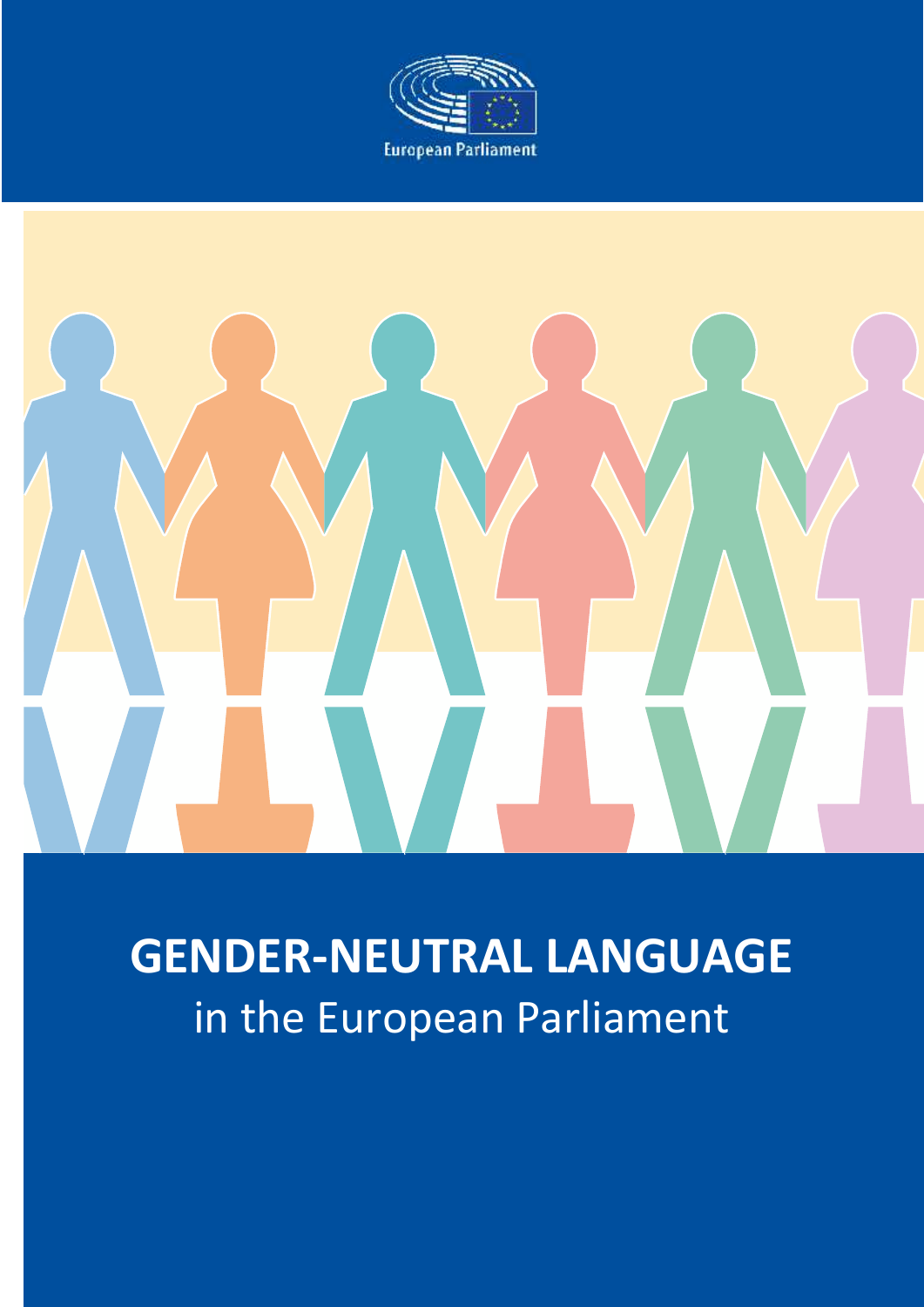# **FOREWORD**

In 2008, the European Parliament was one of the first international organisations to adopt multilingual guidelines on gender-neutral language. I am pleased that, since then, many other institutions and organisations have adopted similar guidance. On the occasion of the 10 year anniversary of the guidelines, and in order to reflect linguistic and cultural developments, the High-Level Group on Gender Equality and Diversity requested Parliament's services to update the gender-neutral language guidelines, which provide practical advice in all official languages on the use of gender-fair and inclusive language.

On behalf of the High-Level Group, I very much welcome this updated edition of the gender-neutral language guidelines which is the fruit of a close collaboration among the relevant linguistic and administrative services.

The European Parliament remains as committed as ever to the use of gender-neutral language in its written and spoken communications and I now invite the relevant services to raise awareness of the updated guidelines and the importance of their use in parliamentary publications and communications.

Dimitrios Papadimoulis Vice-President Chair of the High-Level Group on Gender Equality and Diversity

© European Parliament 2018

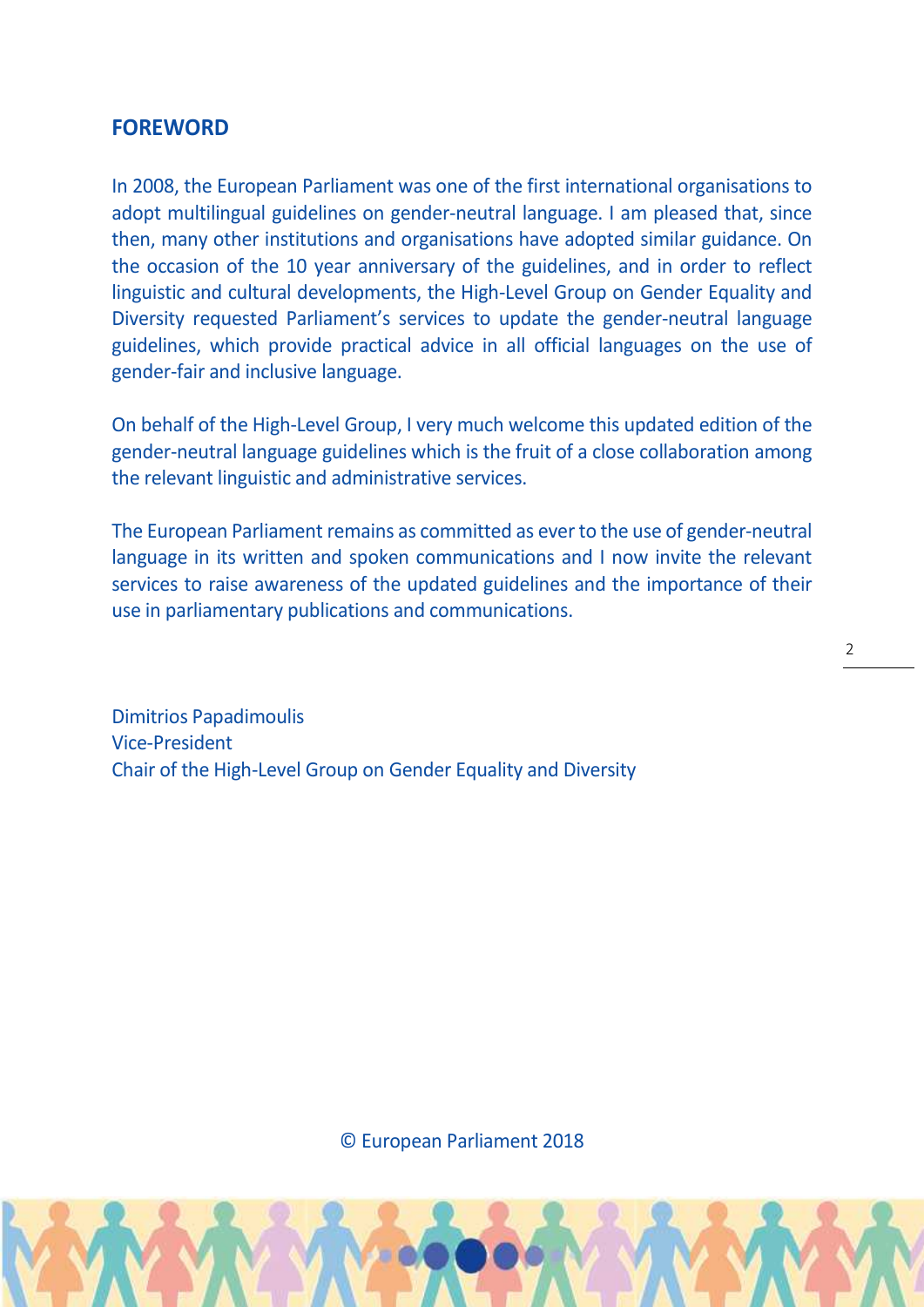# **WHAT IS GENDER NEUTRALITY IN LANGUAGE?**

Gender-neutral language is a generic term covering the use of non-sexist language, inclusive language or gender-fair language. The purpose of gender-neutral language is to avoid word choices which may be interpreted as biased, discriminatory or demeaning by implying that one sex or social gender is the norm. Using gender-fair and inclusive language also helps reduce gender stereotyping, promotes social change and contributes to achieving gender equality**.**

Gender-neutral or gender-inclusive language is more than a matter of political correctness. Language powerfully reflects and influences attitudes, behaviour and perceptions.

In order to treat all genders equally, efforts have been employed since the 1980s to propose a gender-neutral/gender-fair/non-sexist use of language, so that no gender is privileged, and prejudices against any gender are not perpetuated.

As part of those efforts, over the last decade, numerous guidelines have been developed and implemented at international and national level. International and European institutions (such as the United Nations, the World Health Organisation, the International Labour Organisation, the European Parliament and the European Commission), professional associations, universities, major news agencies and publications have adopted guidelines for the non-sexist use of language, either as separate documents or as specific recommendations included in their style guides. In the European Union, many Member States have also debated language policies and proposed such guidelines at various levels.

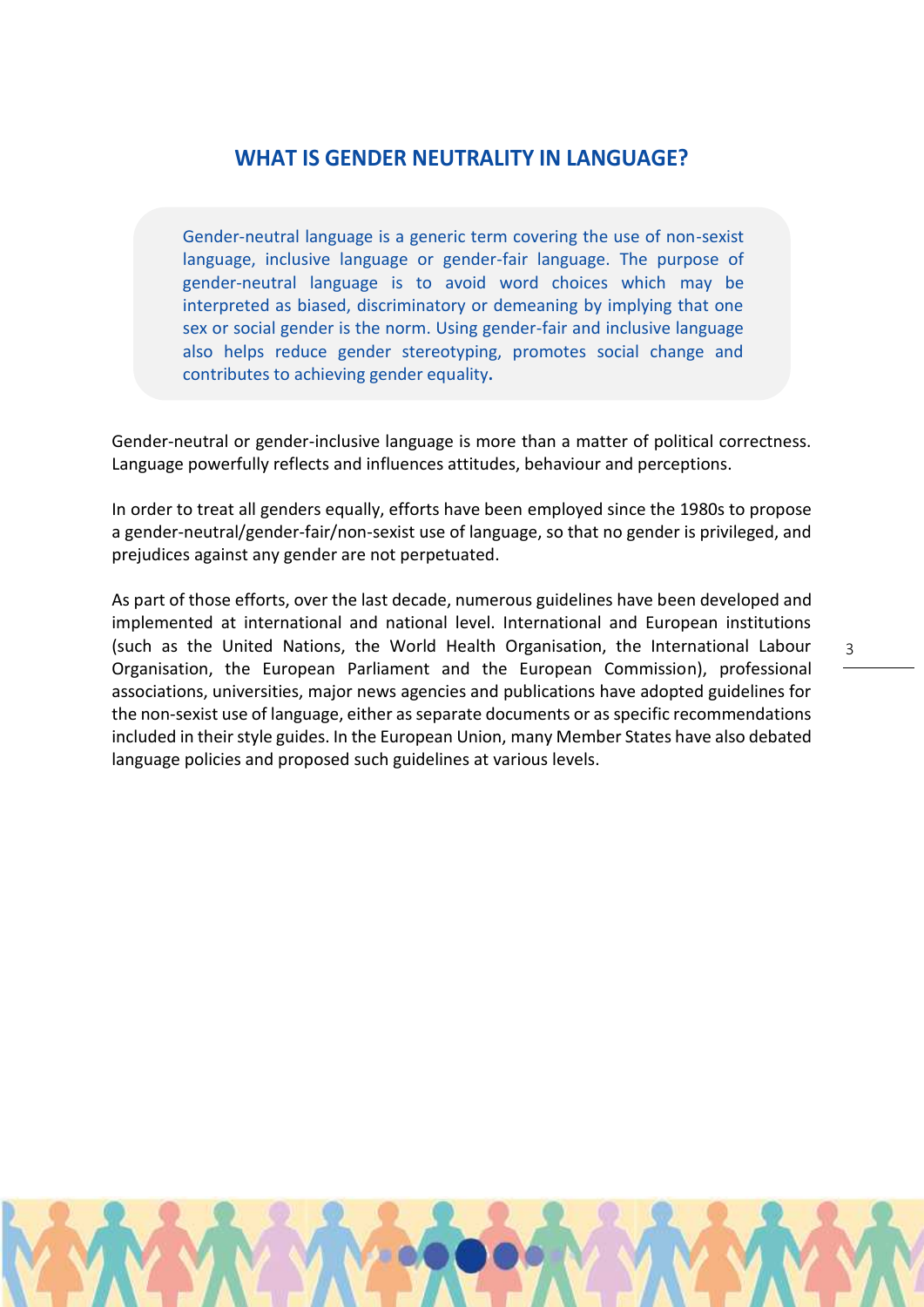# **GENDER-NEUTRAL LANGUAGE IN THE EUROPEAN PARLIAMENT**

#### **1. GENERAL CONTEXT**

The principle of gender equality and non-discrimination on gender grounds is firmly rooted in the Treaties and the Charter of Fundamental Rights of the European Union, and it has been endorsed by the European Parliament on many occasions. The language used in Parliament should therefore reflect this.

To this end, the aim of these guidelines is to ensure that, as far as possible, non-sexist and gender-inclusive language is used also in the Parliament's documents and communications in all official languages.

The purpose of these guidelines is not to constrain authors in the European Parliament to follow a mandatory set of rules but rather to encourage the administrative services to give due consideration to the issue of gender sensitivity in language whenever writing, translating or interpreting.

It must of course be underlined that translators are required to render texts faithfully and accurately in their own language. If an author intentionally uses gender-specific language, the translation will respect that intention. This makes it all the more important for authors of texts in Parliament to be fully aware of the principles of gender-neutral language.

As far as interpreting is concerned, Parliament's services are fully committed to using gender neutral language and embracing the associated principles of non-discrimination, recognition and equality. Consequently, these guidelines are made readily available online and form part of an interpreter's meeting preparation. While interpreters are aware of gender-neutral language standards in their working languages, there are certain constraints, such as the high speed at which speeches are delivered, the need to respect the speaker's authorship and intentions, avoiding editorial interference, as well as the specific features of the spoken as opposed to the written language, which can make it occasionally difficult to incorporate gender-neutral language in simultaneous interpreting, a very fast-paced and highly intensive activity.

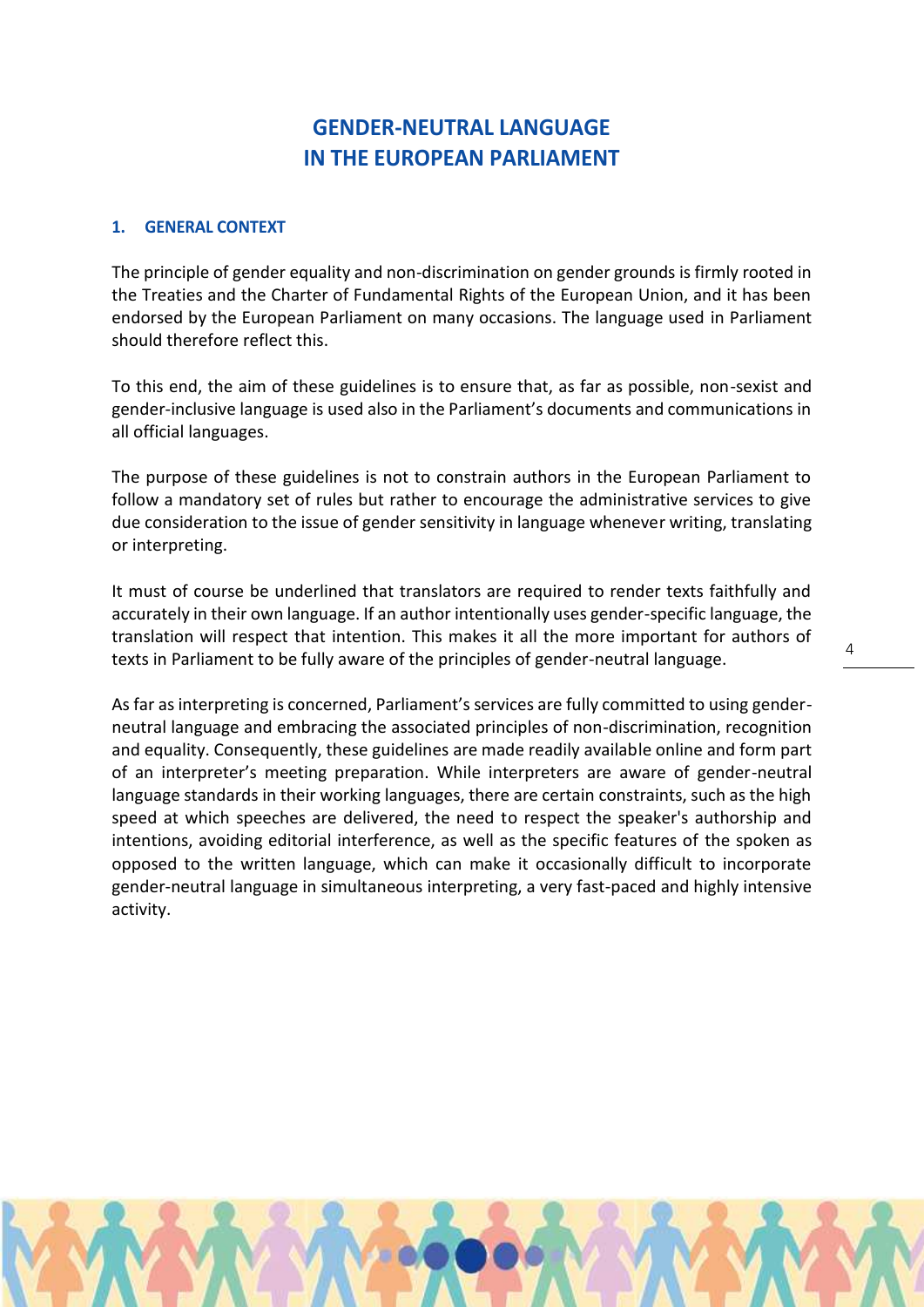# **2. PARLIAMENT'S SPECIFICITIES**

These guidelines must reflect two particular features of Parliament's work: first, its multilingual working environment and, second, its role as a European legislator.

# **(a) Multilingual context**

**In the multilingual environment of the European Parliament, the principles of gender neutrality in language and gender-inclusive language require the use of different strategies in the various official languages, depending on the grammatical typology of each language.**

As far as grammatical gender is expressed in the official languages of the Union, a distinction can be made between three types of languages and the accompanying strategies to achieve gender neutrality:

- **Natural gender languages** (such as Danish, English and Swedish), where personal nouns are mostly gender-neutral and there are personal pronouns specific for each gender. The general trend here is to reduce as much as possible the use of gender-specific terms. In these languages, the linguistic strategy most usually used is neutralisation. In order to avoid gender references, one can use gender-neutral terms, i.e. words that are not gender-specific and refer to people in general, with no reference to women or men ('*chairman*' is replaced by '*Chair*' or '*chairperson*', '*policeman*' or '*policewoman*' by '*police officer*', '*spokesman*' by '*spokesperson*', '*stewardess*' by '*flight attendant*', '*headmaster*' or '*headmistress*' by '*director*' or '*principal*', etc.). This gender-neutral trend has led to the disappearance of the older female forms, with the previous male form becoming unisex (e.g. '*actor*' instead of '*actress*'). Genderinclusive language is also used, replacing, for example, '*he*' as a generic reference by the terms '*he or she*'.

- **Grammatical gender languages** (such as German, Romance languages and Slavic languages), where every noun has a grammatical gender and the gender of personal pronouns usually matches the reference noun. As it is almost impossible, from a lexical point of view, to create widely accepted gender-neutral forms from existing words in those languages, alternative approaches have been sought and recommended in administrative and political language.

Feminisation (i.e. the use of feminine correspondents of masculine terms or the use of both terms) is an approach that has become increasingly used in these languages, in particular in professional contexts, such as job titles when referring to women. Because most occupations have been, by tradition, grammatically masculine, with only a few exceptions, typically for traditionally feminine jobs such as 'nurse' or 'midwife', the feeling of discrimination has been particularly strong. Therefore female equivalents started to be created and increasingly used for virtually all functions of masculine gender ('*Kanzlerin*', '*présidente*', '*sénatrice*', '*assessora*', etc.). Also, replacing the generic masculine with double forms for specific referents ('*tutti i consiglieri e tutte le consigliere*') has gained acceptance in many languages.

Thus, the use of generic masculine terms is no longer the absolute practice, even in legislative acts. For example, in the German version of the Treaty of Lisbon, the generic term 'citizens' appears also as '*Unionsbürgerinnen und Unionsbürger*'.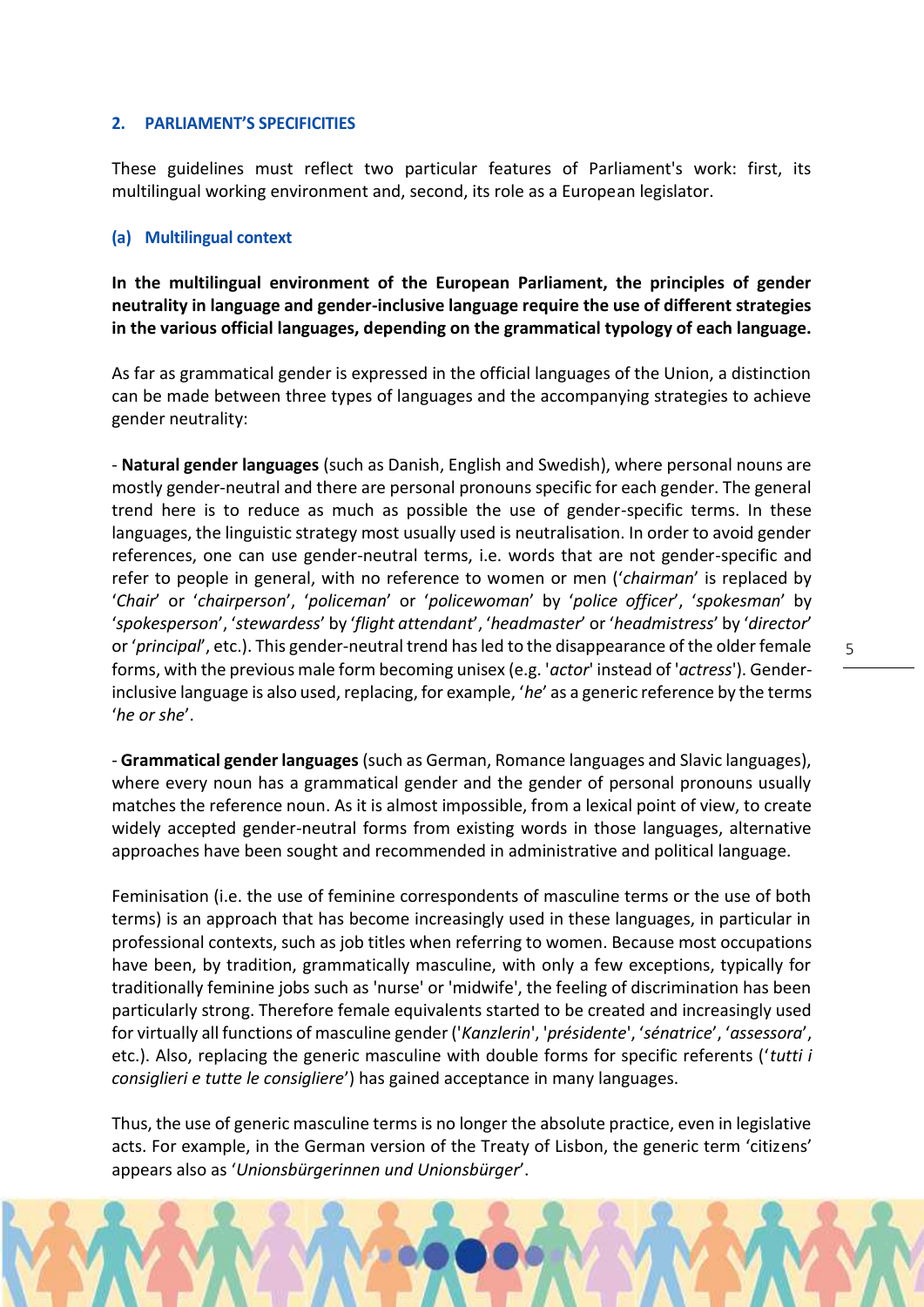- **Genderless languages** (such as Estonian, Finnish and Hungarian), where there is no grammatical gender and no pronominal gender. Those languages do not generally need a particular strategy to be gender-inclusive, save for the very specific cases that are discussed in the particular guidelines for those languages.

#### **(b) The European Parliament as a legislator**

**The way in which the principle of gender sensitivity in language is reflected in a text also depends heavily on the type and register of the text involved.**

Authors should be careful to ensure that the solution chosen is appropriate for the type of text and the future uses to which it will be put, while also ensuring sufficient visibility for all genders intended.

For example, what may be appropriate in a speech ('*Ladies and Gentlemen*') or a direct form of address ('*Dear Sir or Madam*' at the top of a letter) will not necessarily meet the formal constraints of legislation, which must be clear, simple, precise and consistent, and does not lend itself well to certain drafting solutions aimed at gender neutrality that might create ambiguity as to the obligations contained in the text (such as the alternation of masculine and feminine forms for the generic pronoun or use of only the feminine form in some documents and only the masculine in others).

While respecting the need for clarity, the use of a language that is not gender inclusive, in particular the generic masculine, should be avoided as far as possible in legislative acts. Many legislative bodies in the Member States have already adopted recommendations going in this direction.

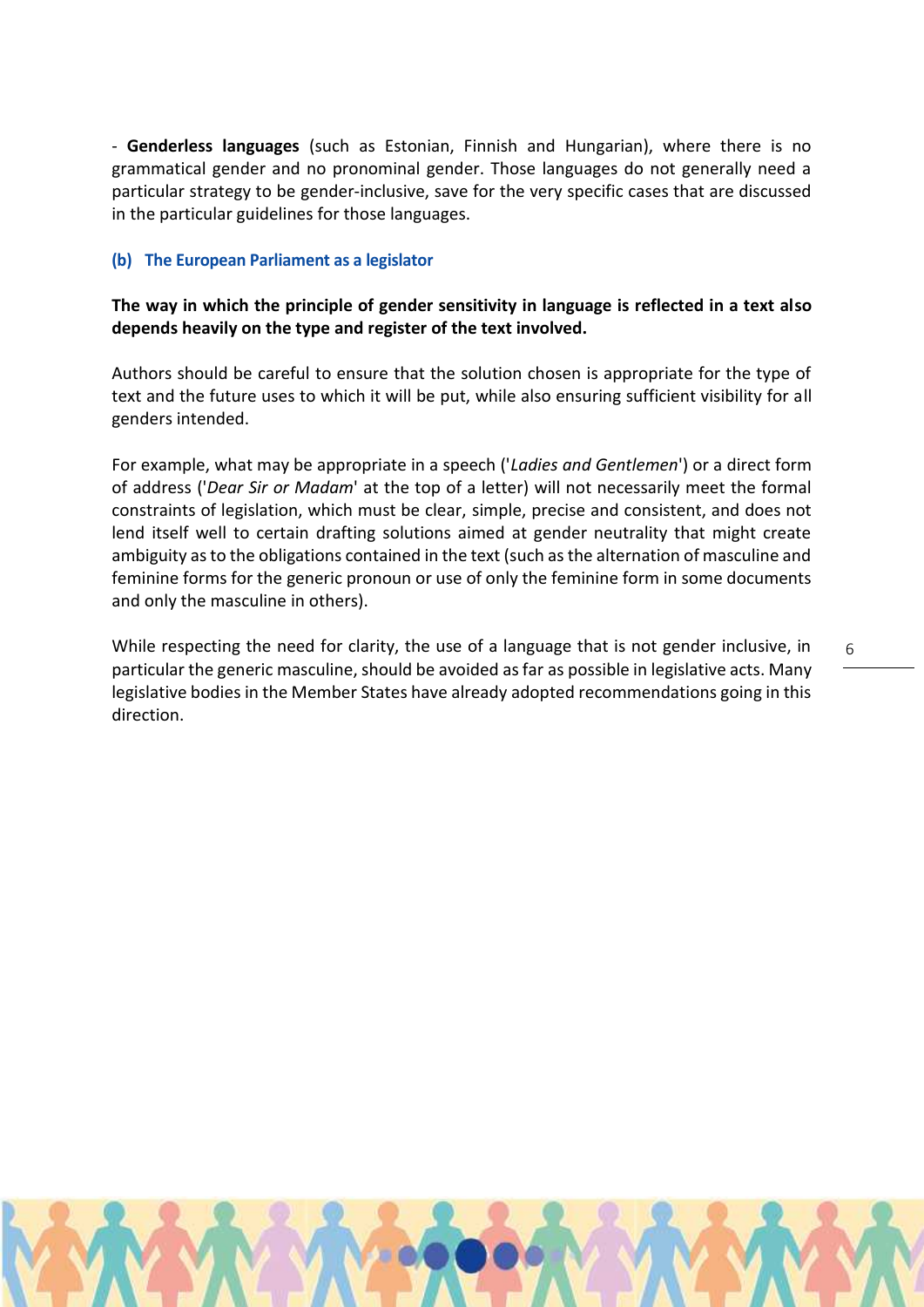# **ISSUES COMMON TO MOST LANGUAGES**

Although the specific ways to avoid sexist language vary from one language to another, a number of the following issues are common to most languages.

# **1. GENERIC USE OF THE MASCULINE GENDER**

The traditional grammatical convention in most grammatical gender languages is that for groups combining both sexes, the masculine gender is used as the 'inclusive' or 'generic' form, whereas the feminine is 'exclusive', i.e. referring to women only. This generic or neutralising use of the masculine gender has often been perceived as discriminating against women.

Most grammatical gender languages have developed their own strategies to avoid such generic use. Relevant strategies are described in the specific guidelines at the end of this booklet. Solutions that reduce the readability of a text, such as combined forms ('s/he', 'him/her'), should be avoided.

In addition, the use in many languages of the word 'man' in a wide range of idiomatic expressions which refer to both men and women, such as *manpower*, *layman*, *man-made*, *statesmen*, *committee of wise men*, should be discouraged. With increased awareness, such expressions can usually be made gender-neutral.

**By combining various strategies (see the specific guidelines), it should be possible, in most cases, to apply the principle of gender neutrality and fairness in Parliament's texts.**

# **2. NAMES OF PROFESSIONS AND FUNCTIONS**

When referring to **functions** in Parliament's texts, generic terms are used in natural gender languages and in genderless languages, while the masculine form may be used by way of exception in grammatical gender languages (e.g. '*chaque député ne peut soutenir qu'une candidature*').

If the gender of the person is relevant to the point being made, or when referring to **individual persons**, gender-specific terms should be used, in particular in grammatical gender languages (e.g. '*la haute représentante de l'Union pour les affaires étrangères et la politique de sécurité*'). Generally speaking, a person's own wishes as to how he or she would like to be addressed or referred to, should be respected (e.g. '*Madame le Président*' or '*Madame la Présidente*').

Notices of vacancies should be drafted in a gender-inclusive way in order to encourage both male and female candidates to apply.

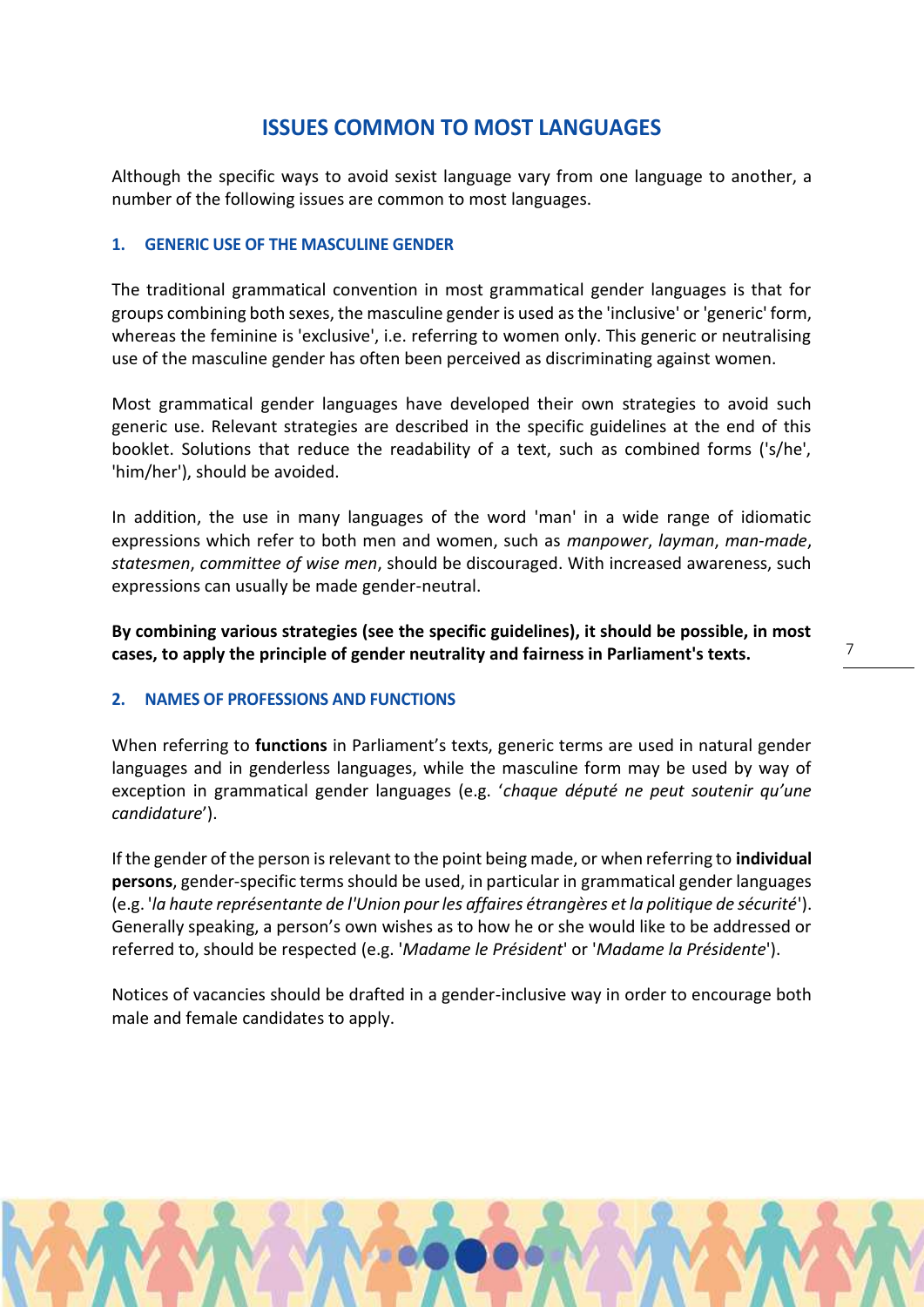#### **3. USE OF TITLES**

In some languages (for example French and German), titles such as '*Madame*', '*Mademoiselle*', '*Frau*' or '*Fräulein*' originally indicated the marital status of the woman to whom the title applied. This has changed over the years and the use of those titles no longer reflects such status. Administrative practice is following this trend. The title '*Mademoiselle*' is for example progressively being deleted from administrative forms in French-speaking countries, leaving only the choice between 'Madame' and 'Monsieur'. In Parliament's texts, titles such as '*Monsieur*', '*Frau*', '*Ms*', etc. are most often simply dropped in favour of the person's full name.

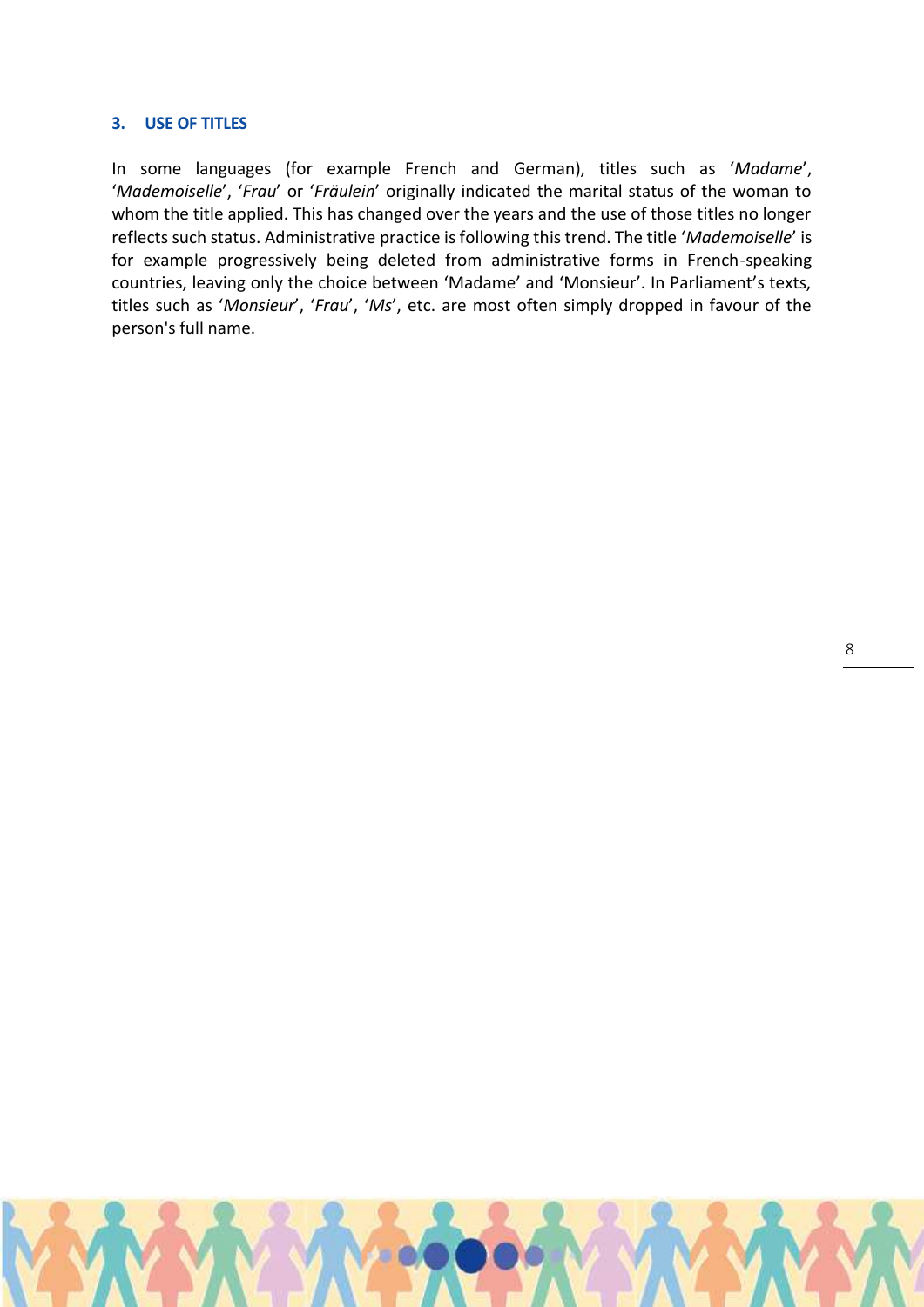# **CONCLUSIONS**

Parliament is committed to gender equality and non-discrimination on gender grounds. The use of gender-sensitive language is one of the ways of implementing this commitment. The many languages and cultures represented in Parliament mean that there is no "one size fits all" solution in this regard, but that appropriate solutions must be sought in each specific context, taking into account the relevant linguistic and cultural parameters. Practical solutions for English can be found in the second part of these guidelines.

Parliament's role as a European legislator also must be taken into consideration when seeking to achieve gender-neutral language. Not all solutions that could otherwise be applied can be used in the context of legislation, which requires clarity, simplicity, precision and consistency.

Bias-free language has more chance of being accepted by users if it is natural and unobtrusive. Genuinely neutral and inclusive alternatives should be sought while respecting the multilingual nature of Parliament's working environment and the specific rules governing the drafting of legislation. These guidelines aim at being a source of inspiration for the administrative services of Parliament in this regard.

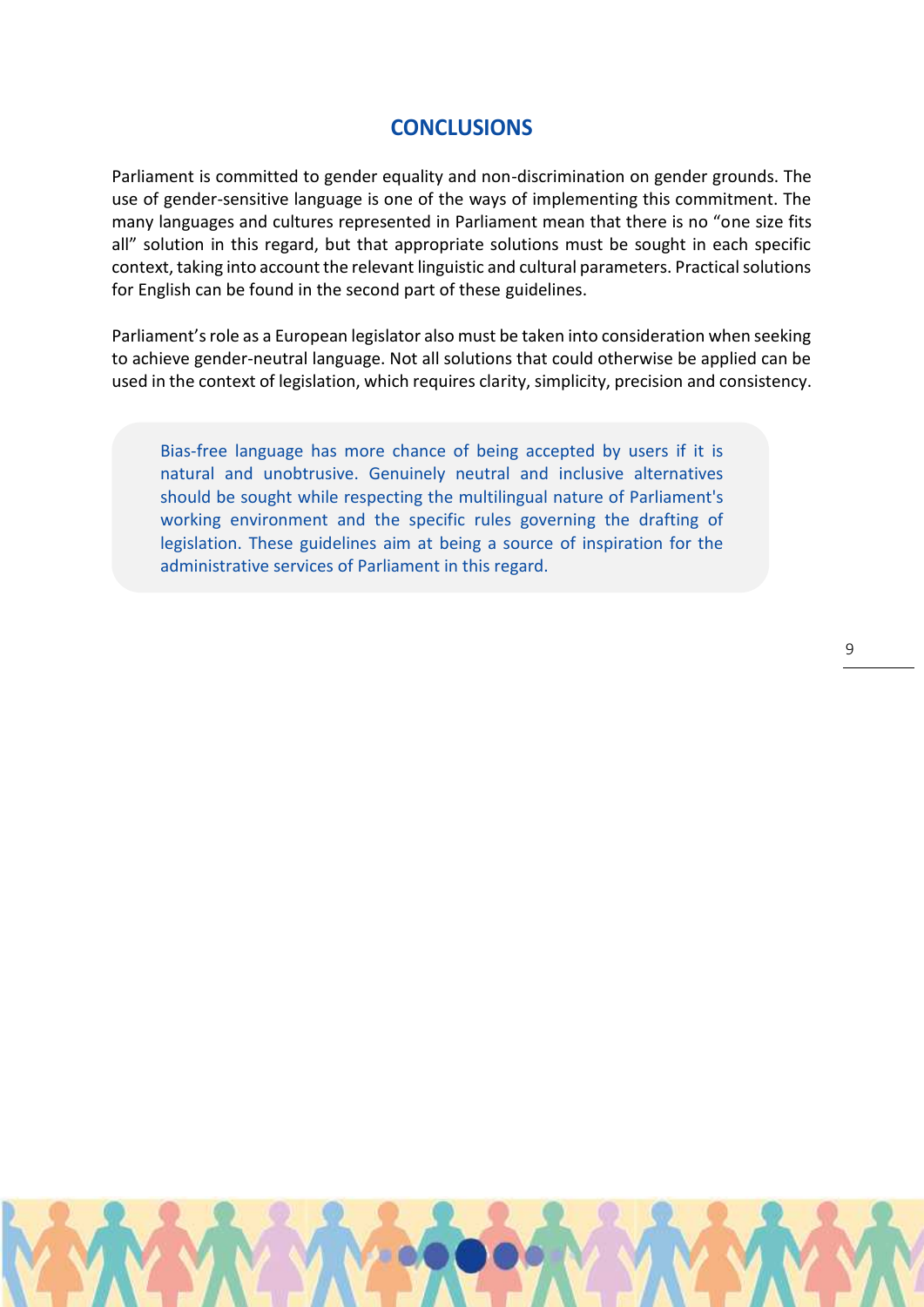# **SPECIFIC GUIDELINES FOR ENGLISH**

**English occupies a particular position within the European Parliament, since the majority of original documents in this language are drafted by authors who are not native speakers. Moreover, English, unlike French and Spanish, for example, lacks a body which sets linguistic norms to be applied and gender-neutral language guidelines existing at a national level in one Anglophone country are not necessarily applicable in another.**

**Those in the European Parliament who draft in English, edit English or translate into English are therefore best advised to use gender-neutral language that is acceptable to the international stakeholder community of English users in general, and to Parliament's intended English-using public in particular.**

# **1. GENERIC USE OF 'MAN'**

# **Avoid the generic use of '***man***' and its derivatives**

Alternatives: humanity (for mankind), staff (for manpower), a French person (for Frenchman)/the French or French people (for Frenchmen), synthetic or artificial (for man made), advisory panel (for committee of wise men), political leaders (for statesmen).

# **2. GENERIC USE OF 'HE',' HIS', ETC.**

Complete rephrasing may sometimes be necessary. Instead of, for example, 'the official shall carry out his duties':

- **Use plural forms** ('*officials shall carry out their duties ...*')
- **Use the imperative** ('*please send your CV to ...*')
- **Omit the pronoun** altogether ('*an official's salary is dependent on his length of service*')
- **Use the passive** ('*the relevant documents should be sent to ...*')

If none of the above strategies work, **use '***he or she***'**, but do so sparingly and avoid repeating it more than once in the same sentence.

# **Avoid combined forms such as '***he/she***', '***him/her***', '***s/he***' Avoid alternating masculine and feminine forms**

In formal contexts (legislative acts, Rules of Procedure) it may not always be possible to avoid the occasional generic use of 'he' or 'his', but strenuous efforts should be made to reduce such use to a minimum.

In the specific case of Parliament's Rules of Procedure, as it is particularly difficult to ensure gender neutrality when referring to the President (where the use of plural is not an option), one possible solution might be to adapt the Rules as required when a new President is elected.

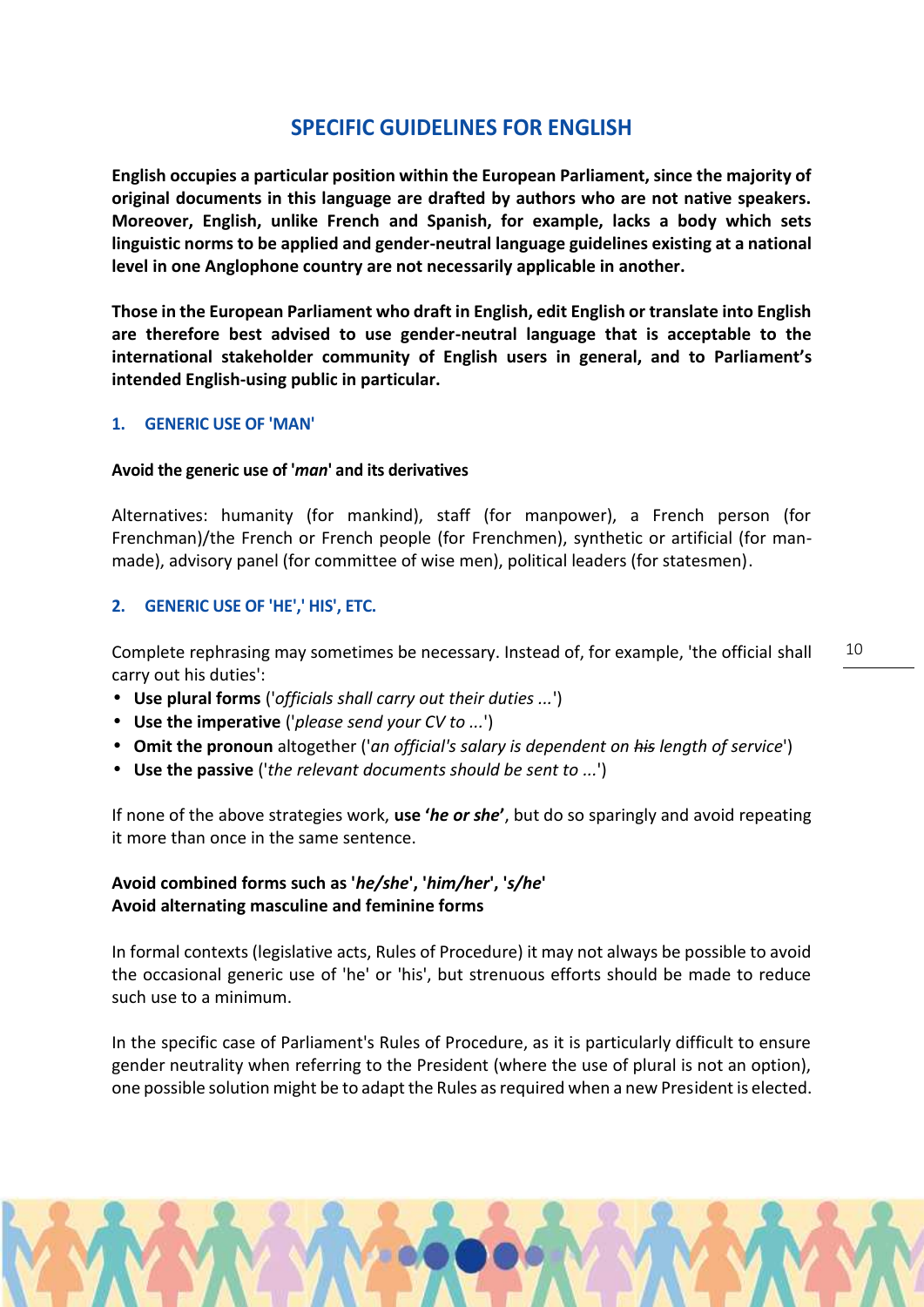# **3. GENERIC USE OF 'THEY'**

There is an increasing tendency to use '*they*' and its derivatives in certain contexts for a singular subject, thus not specifying the person's gender, as in: '*Someone may not know their tax number*'. This may be considered acceptable, though caution should be exercised when it comes to the reflexive/emphatic form: should one accept '*Someone may unintentionally cause harm to themselves*'? In such cases '*themself*' is a possible neologism, but does not appear to be established as yet, although this may evolve. For the moment and if there is no alternative, use '*themselves*'.

# **4. TITLES**

Use '*Mr*' for a man; '*Ms*' for a woman, avoiding '*Miss*' and '*Mrs*', unless it is known that the person referred to specifically wants to be referred to by one of those titles; use '*Dr*' for both genders (in the sense both of '*medical doctor*' and '*Ph.D.*'); use '*Professor*' (abbreviation: '*Prof.*') for both genders.

# **5. NAMES OF PROFESSIONS AND FUNCTIONS**

# **Use gender-neutral job titles**

Generally in English, it is by now long-established that words like '*doctor*' or '*lawyer*' refer to a professional of either sex (without '*woman*', '*lady*' or '*female*' tacked on the front). In some cases a substitute is available ('*firefighters*', '*flight attendants*', '*athletes*'), but it is still normal to use '*fisherman*', '*midwife*', and some other gender-specific terms. A list of recommendations is set out in the Appendix.

# **Use '***Chair***' instead of '***Chairman***'**

'Chairperson' should be avoided, as the tendency has been to use it only when referring to women. 'Chair' should be used consistently for both sexes (for example, the Conference of Committee Chairs).

**Use '***press officer***' or paraphrase: '***a representative for ...***' or '***speaking for …***'** or (sparingly) use '*spokesman*' or '*spokeswoman*', depending on the actual sex of the specific person concerned.

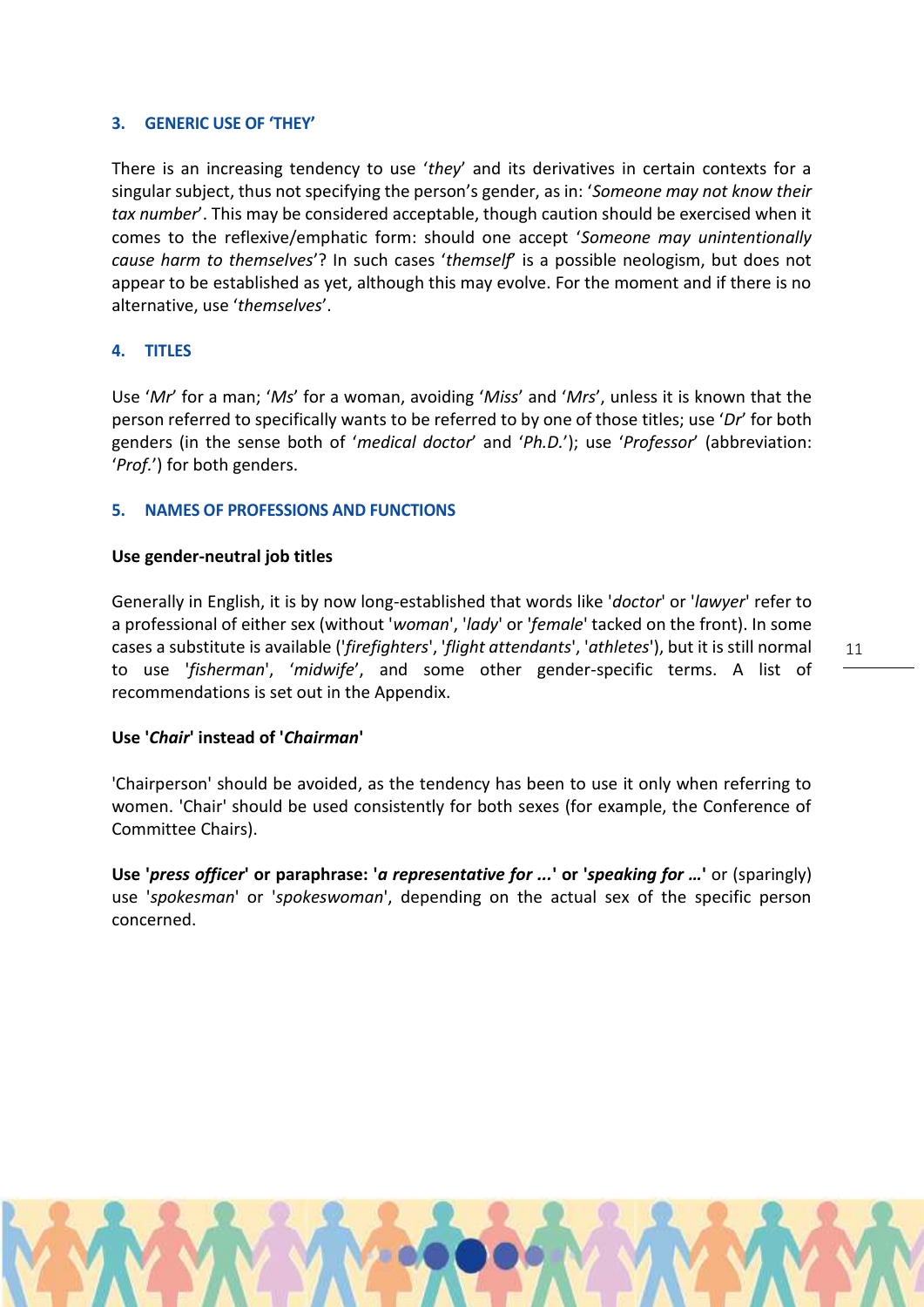# **APPENDIX: RECOMMENDED NAMES OF PROFESSIONS AND FUNCTIONS**

It is generally not difficult to find a gender-neutral term for professions, occupations, functions, etc. in English, although there are some exceptions.

The following is a non-binding list of recommendations, with alternatives where relevant.

- $\tilde{N}$  Actor/actress (actor is now commonly used for both genders; use actress if the person's gender is relevant)
- $\tilde{N}$  Administrator (for both genders)
- $\tilde{N}$  Ambassador (for both genders)
- $N$  Architect (for both genders)
- $\tilde{N}$  Assistant (for both genders)
- $\tilde{N}$  Attaché (as in 'cultural attaché also use for women attachés, attachée does not appear to exist)
- $\tilde{N}$  Author (not authoress)
- $\tilde{N}$  Business person/executive (plural: business people) (not businessman; businesswoman only if the person's gender is being stressed; alternatively and in plural contexts, use business circles or business milieux)
- $N$  Commissioner (for both genders)
- $\hat{N}$  Director, Director-General (for both genders)
- $\overline{N}$  Doctor (for both genders avoid lady/woman doctor)
- $\tilde{N}$  Editor (for both genders)
- $\tilde{N}$  Engineer (for both genders)
- $N$  Firefighter (not fireman)
- $\tilde{N}$  Fisherman/fishermen ('fisher' and 'fisherfolk' are not widely accepted)
- $\overline{N}$  Flight attendant or (in plural) flight crew (not air hostess or stewardess)
- $\tilde{N}$  Head/head teacher (of primary or secondary school; not headmaster/headmistress)
- $\tilde{N}$  Intern (for both genders)
- $\mathsf{N}\;$  Interpreter (for both genders)
- $\tilde{N}$  Journalist (for both genders)
- $N$  Judge (for both genders)
- $\tilde{N}$  Lawyer (for both genders)
- $\tilde{N}$  Layperson (plural: lay people; not layman/laymen)
- $N$  Lecturer (for both genders)
- $\bar{N}$  Manager (not manageress)
- $\tilde{N}$  Mayor (not mayoress)
- $\tilde{N}$  Midwife (for both genders; there is no accepted alternative for male midwives)
- $\overline{N}$  Nurse (for both genders; avoid male nurse)
- $\mathbb N$  Official (for both genders)
- $\tilde{N}$  Police officer (not policeman/policewoman unless the officer's gender is relevant)
- $\overline{N}$  Politician (for both genders)